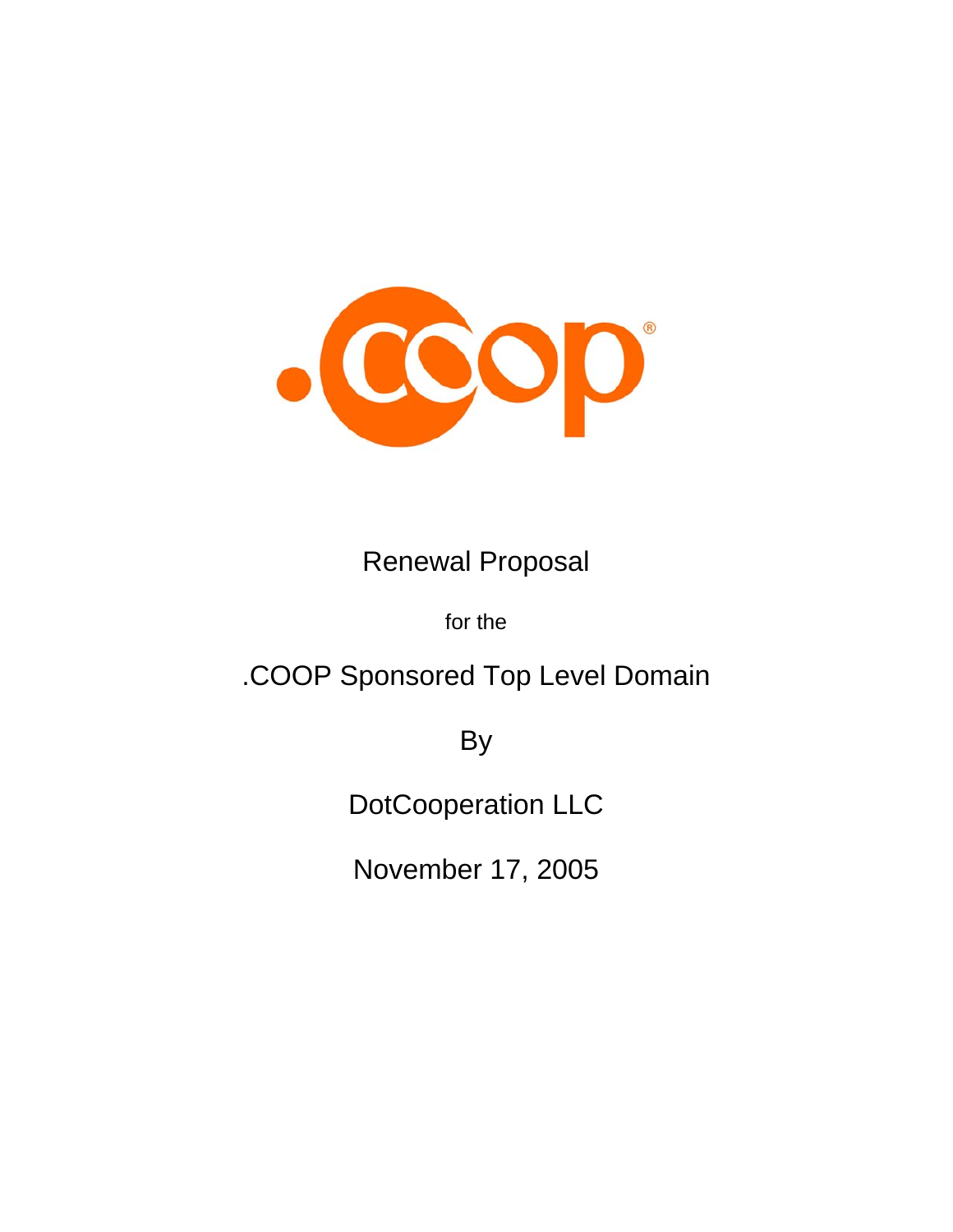### **1. Report to ICANN on DotCooperation LLC Sponsorship of the .coop sTLD**

#### **a. Meeting the Needs of the Cooperative Community**

DotCooperation LLC (dotCoop) has successfully created one of the first three Sponsored Top Level Domains. Operationally and conceptually, dotCoop has met the goals of ICANN and of the global cooperative community to create a home for cooperatives on the Internet.

From the beginning of the proposal process, co-ops and cooperative associations have been supportive of the way that .coop would highlight the desire of co-ops to help build and reinforce cooperative identity among their members and the general Internet community. Co-ops from a variety of sectors and countries joined in an enthusiastic endorsement of .coop during the proposal phase and then validated that response by reserving names prior to the official launch in January 2002.

On January 30, 2002, a little more than 60 days after the agreement with ICANN was signed, dotCoop was able to successfully open our Sponsor site at www.nic.coop and begin accepting domain registrations and successfully supporting .coop web sites and email traffic.

From the beginning, dotCoop was able to maintain the value of the Sponsored TLD by adhering strictly to the .coop Charter. DotCoop has used a combination of manual and random checks to ensure that the .coop domain truly represents the members of its community. We have, as a result, frequently turned away potential registrants. The dotCoop Board of Managers has reviewed the eligibility issue several times based on inquiries received by the dotCoop and has continued to confirm the basic Eligibility Criteria. And our Verification Policy process and procedures has been reviewed as part of ICANN surveys and found to be doing the job well for our registrants.

 On July 1, 2002, we began accepting application from ICANN accredited registrars to become .coop registrars and on October 1, 2002, we met the deadline of providing .coop registrants full registrar-based services. Since then, we have been able to secure the services of six registrars to provide a variety of services for our registrants. This required continuing outreach efforts to the registrar community so that we could try to provide cooperatives around the world access to registration processes in their own languages and currencies. Currently we have four registrars based in Europe that provide registrations in a variety of languages. In addition, we have one registrar in the United States and one registrar in Japan that provide direct support to their target markets along with a variety of services such as e-mail, web hosting and other valuable services.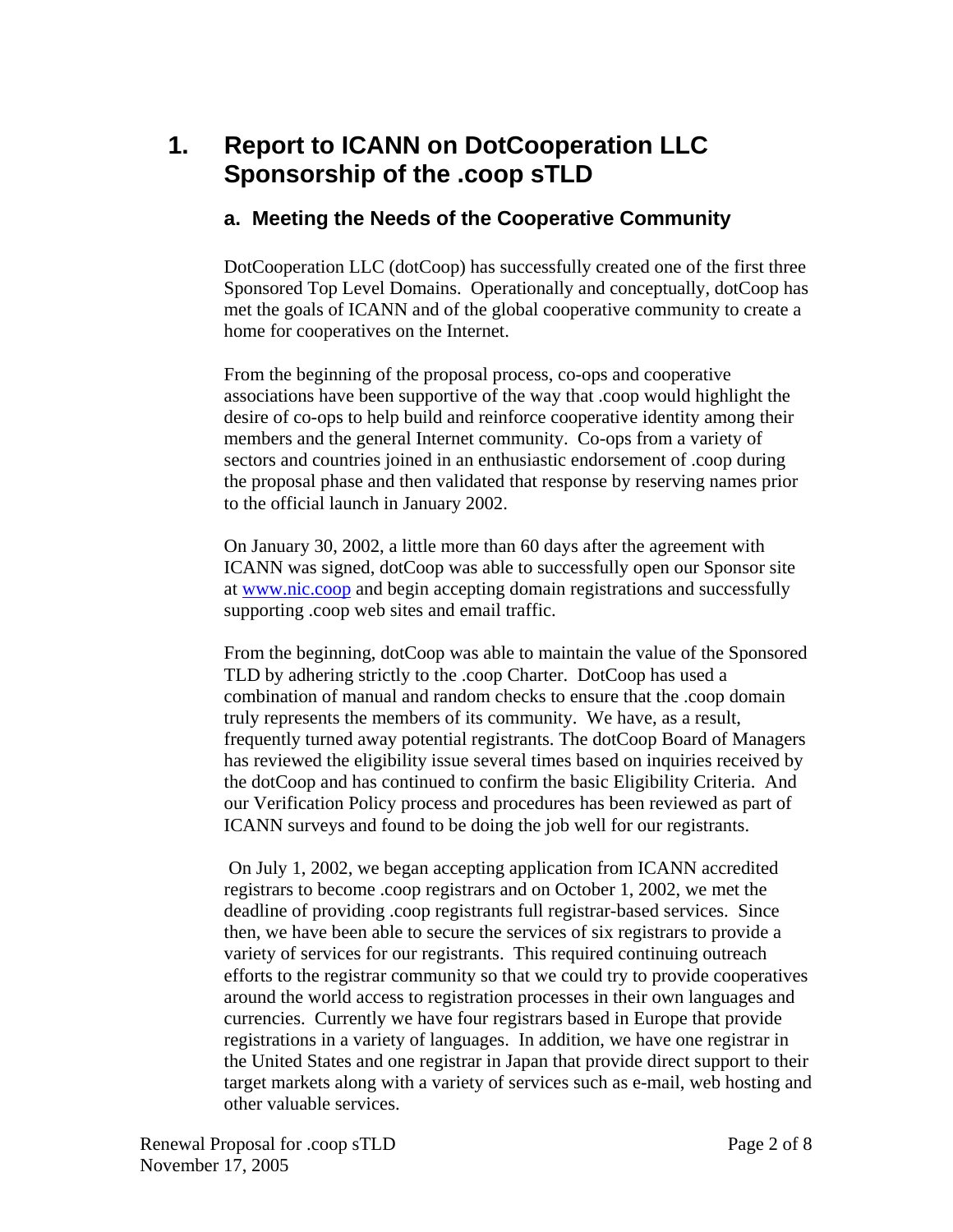Eligible registrants from around the world have responded. Although the early registrations were in the majority from the United States because of the active marketing by the local cooperative association and the general acceptance of the Internet in that market, dotCoop has been pleased to see that many co-ops from around the world have registered and use their .coop domain. Currently more than one third of the names are registered by co-ops outside of the United States. We continue to work with the International Cooperative Alliance to try to develop programs that will make the .coop domain more accessible to more eligible registrants.

DotCoop has been an active member of the ICANN community and has participated in the gTLD Registries Constituency Group as well as various committees and groups within that organization. We have worked closely with the other Sponsored TLDs to ensure that we provide the input to ICANN that was needed from this new group and have provided input to the larger constituency to address the differences in our contract structures. We have also fully participated in both of the surveys that were done by ICANN to provide input to the process for the current new Sponsored TLDs. We take our commitment to the ICANN community as well as the cooperative community seriously and try to address needs in both groups.

And, of course, dotCoop continues to look for ways to meet the needs of its registrants and the entire cooperative community. DotCoop provides a registry newsletter that highlights new registrants and provides technical information to registrants and others interested in .coop. In late 2004, we added a directory that provides links to all active .coop sites which allows people looking for a local co-op to have a location where they know they can locate a co-op and not just something that calls itself a co-op. We are currently investigating ways to work with registrars to offer lower pricing to co-ops that are unable to take advantage of .coop because of cost issues through a program that we hope will begin to address the "digital divide" which was one of our original goals.

We continue to work closely with individual co-ops and cooperative associations and also with the International Co-operative Alliance based in Geneva. They provide both verification support and serve as local contacts for dotCoop and our registrars. Currently, ICA has 221 member organizations from 88 countries, representing more than 800 million individuals worldwide. They continue to highlight .coop in their international e-newsletter and use .coop for their own web site and e-mail.

Leading cooperatives and cooperative associations around the world have chosen to register and use .coop domains. From one of the leading cooperative banks in France – Caisse Centrale de Crédit Coopératif (www.credit-cooperatif.coop) to the leading insurance cooperative in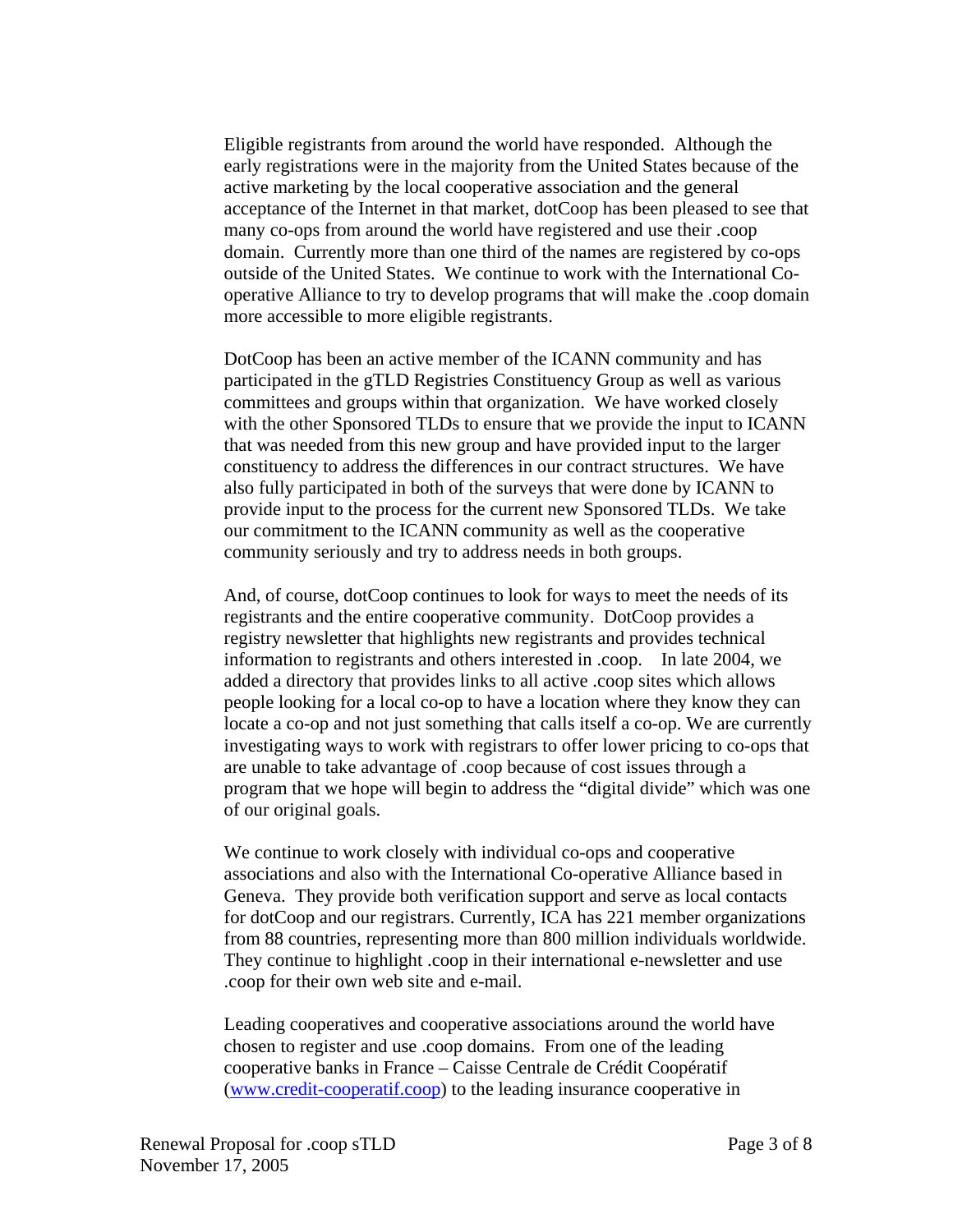Singapore (www.income.coop) and the leading cooperative association in the UK (www.cooperatives-uk.coop), the .coop domain has garnered wide support among acknowledged leaders in the cooperative community. But in addition, we have provided small worker co-ops in Canada (www.tech.coop) and telephone co-ops in Argentina (www.perico.coop) a way to promote their cooperative identity.

In addition, the dotCoop Board of Managers provides us with a diverse perspective on policy decisions. There are currently ten members of the Board. Fifty percent (50%) of the Board members are from outside of the United States. The ICA nominates one third of Board members to ensure international participation but international members have also been nominated for the Board by the Board of Directors of the National Cooperative Business Association to increase international participation as originally envisioned. Since the Board size can be increased, dotCoop hopes to continue a program of including Board members to represent as many areas and sectors of the cooperative community as possible while maintaining an active Board that is an active part of the international cooperative community. Current Board members come from the following countries:

France India Puerto Rico Singapore United Kingdom United States

We continue to look for those who can serve on the Board from a variety of co-ops and cooperative organizations - from smaller worker co-ops to large financial co-ops with hundreds of thousands of members.

DotCoop maintains its goal to look for ways to serve our cooperative community as well as the Internet community. DotCoop has provided a new way for cooperatives to be able to promote their cooperative identity. Although we need to expand our registration base so that we can provide additional value to our registrants, the most critical need that is reiterated by our registrants is the value of a verified domain. We continue to use our community contacts to promote that message in our marketing and through our registrars' marketing.

#### **b. The .Coop Charter – Proposed Enhancements**

In general, the Charter has proven to be a resilient document that we have been able to use in the way that it was intended. DotCoop staff and the dotCoop Board of Managers have chosen to interpret the Charter very strictly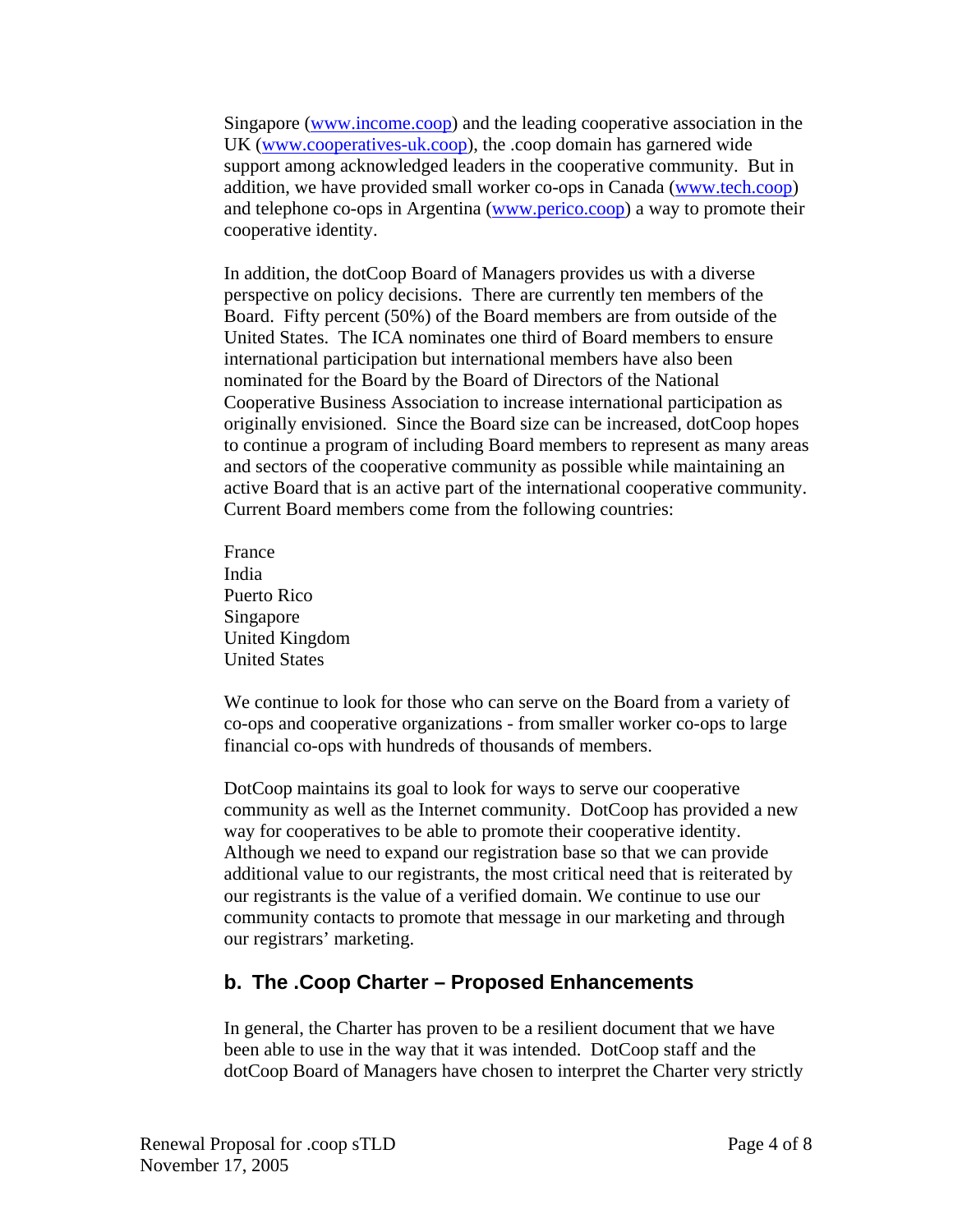and there have been no challenges to the Charter or to our interpretation of the Charter.

There have only been two actual incidents where the registrant contested the eligibility decision. One was simply over whether a registration refund was due and one was actually over eligibility. That eligibility issue was never actually taken to dispute resolution but was later presented to the ICANN Ombudsman who agreed that dotCoop has acted properly in denying the registration.

DotCoop has worked closely with our registrars to ensure that verifications generally take place within the grace period to minimize registrar liability. In addition, we offer registrants pre-verification upon request. That means that we do the verification before they actually register a domain so that they can be assured that they are actually eligible for a domain in the .coop TLD. This is also a service to our registrars as it prevents extra work on their part to deal with ineligible registrants.

In light of the success of the Charter definition and the implementation process, there are only two changes that we feel should be made to the .coop Charter in order to provide more clarity for potential registrants.

First, 3.a and 3.b should be modified so that it is clear which members of NCBA and the ICA are eligible. Some types of associate membership are open to individuals and other non-eligible entities. These items should be modified as follows (see **bold**)

3(a) members of the National cooperative Business Association (NCBA) **if otherwise eligible;** 

3(b) members of ICA **if otherwise eligible;** 

Second, 3(f) should be modified to reflect how dotCoop and its Board have consistently interpreted this criterion (see **bold**) so that co-ops have this information available as they begin their decision on a .coop domain:

3(f) organizations that are **majority** controlled by cooperatives;

No other changes are needed at this time.

#### **c. Compliance with TLD Sponsorship Agreement**

DotCoop has worked to meet all Sponsor obligations of the .coop Sponsorship Agreement as identified in section 3 of the Agreement. As confirmed by the evaluations done by ICANN in 2003, dotCoop has held to its mission of providing a stable environment for its registrants that provides the degree of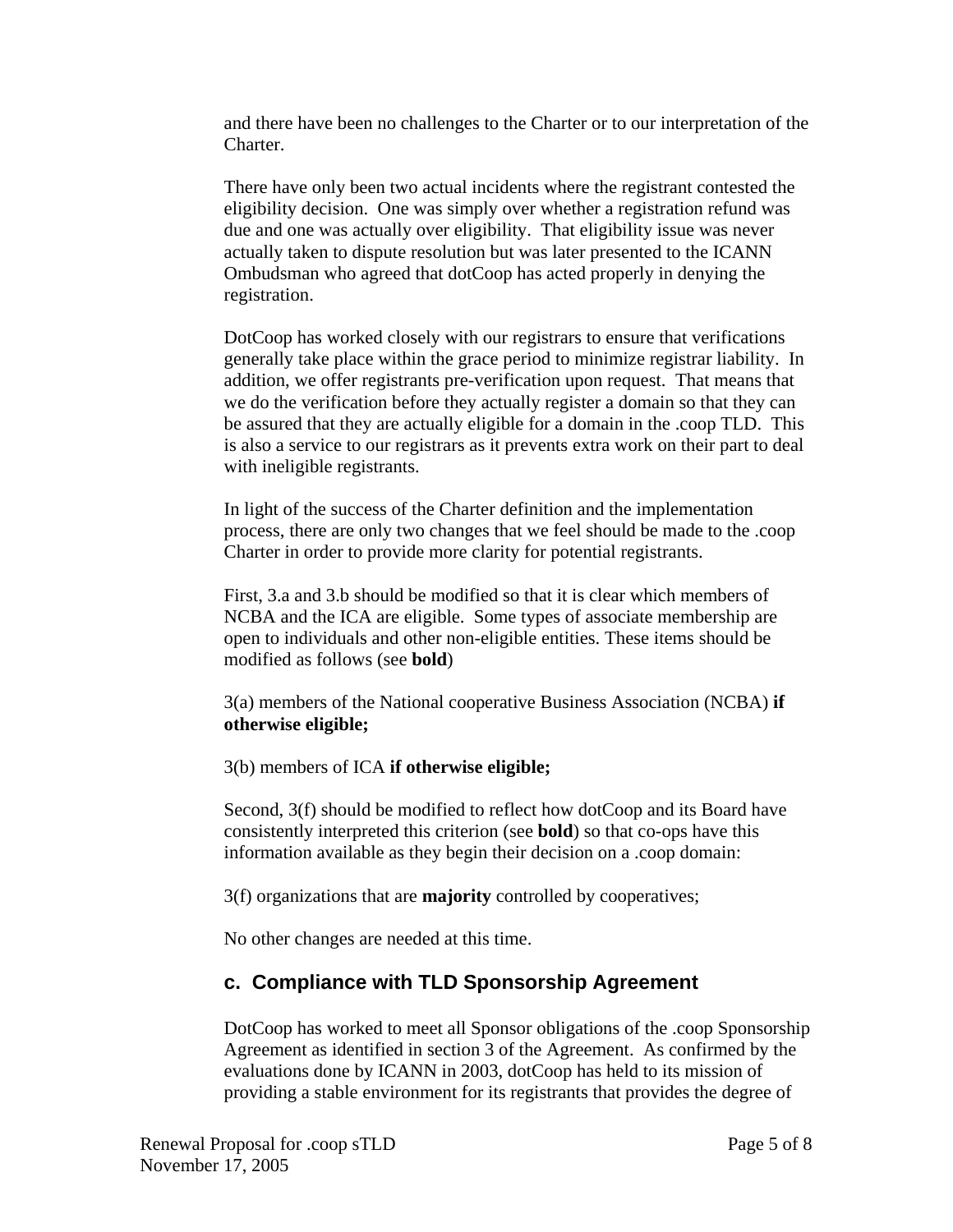trust in the verification process that was envisioned by ICANN when it selected .coop as one of the first group of Sponsored TLDs in 2000 (http://www.icann.org/committees/ntepptf/stld-compliance-report-25feb03.htm).

And except for those requirements in section 3.12 relating specifically to Data Escrow, dotCoop has been able to continue to meet the exact specifications in the ICANN agreement. With respect to data escrow*,* dotCoop has actively worked with its current registry operator to provide the functional equivalent of the defined data escrow process. We have rock-solid ability to provide continuity to our registrants in case of catastrophic failure of the registry system. The following paragraphs describe the escrow systems we have already put in place.

A full backup is performed and verified on a nightly basis by the registry operator in the format defined in Attachment 18 of the Agreement. Each nightly backup file is archived on the registry operator's networks at two geographically different locations.

Each week, the complete set of nightly backups for the week is archived to CD media and is stored at the registry operator site for one year.

On a monthly basis, the backup for the first Saturday of the month is encrypted and then transferred via FTP to an off-site vendor. The registry operator performs an internal verification against the current system schema before encryption. Verification is performed by the  $3<sup>rd</sup>$  party vendor to ensure that this backup has been properly transferred. This backup is maintained in a secure site by the vendor. In addition, the registry operator maintains two copies of this same monthly extract in two geographically different locations.

There are then three sets of backups for the required data:

1. A once-a-month backup is stored with the data escrow agents at a secure location.

2. A week's set of daily backups stored on CD media at the registry operator site.

3. A daily full copy stored on network storage at two geographically different sites.

Of course, normal system backups are also performed in addition to the specific data escrow process.

This backup process is more than sufficient to ensure that the registrants' data is secure – as it has been since January 2002.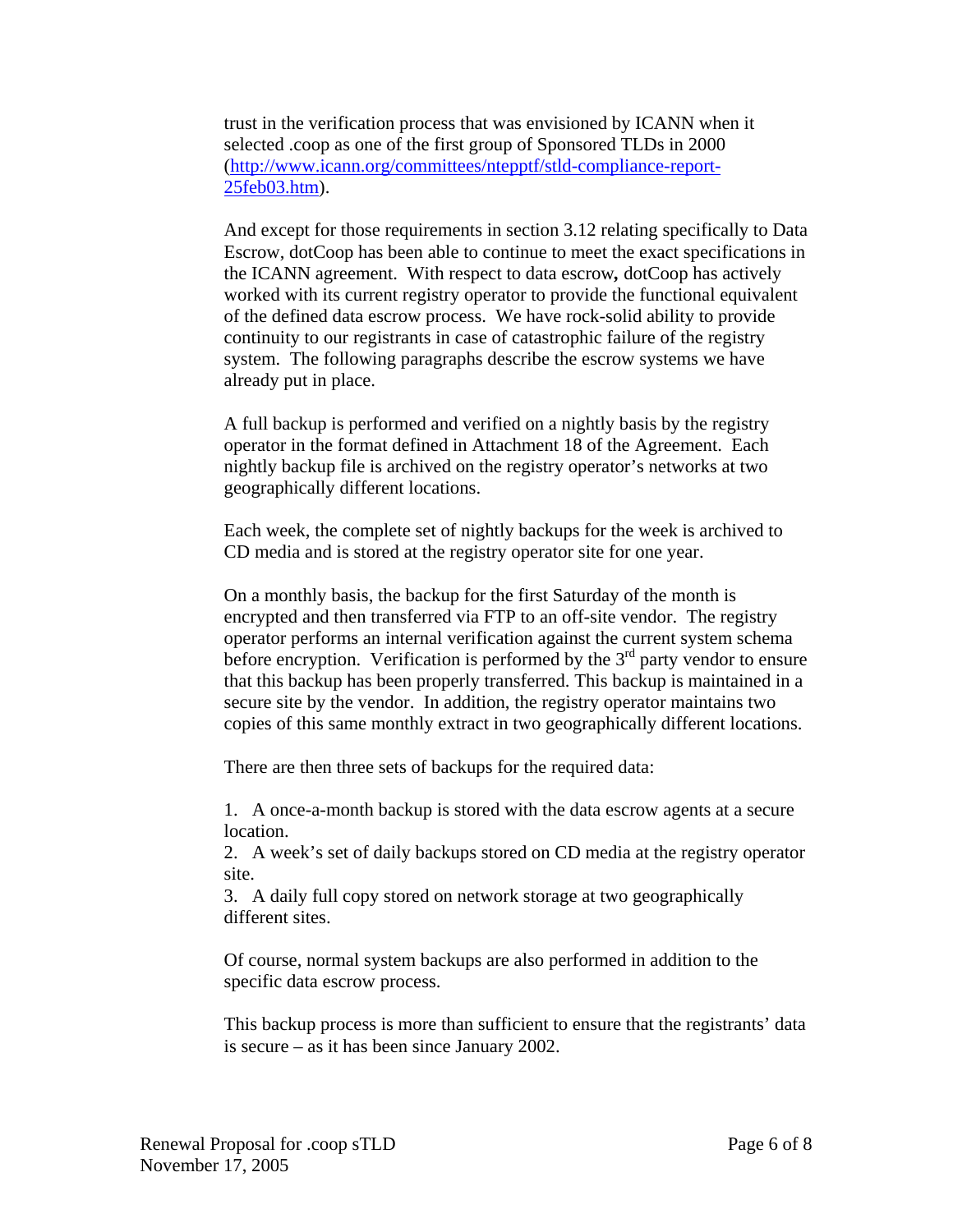It should also be noted that the .coop registry operator was unable to locate a firm in the United Kingdom where they are located that would perform data escrow services under a contract governed by the laws of the State of California. Otherwise, this would have required the registry operator to execute a contract with a US firm which would have proven prohibitively expensive as only Iron Mountain IPS was identified as providing the complete data escrow services defined in the ICANN contract. We are very confident that the above backups meet the desired goals of ICANN of providing a secure backup for .coop registrants at a fiscally-responsible cost to the registrants and to dotCoop.

### **2. Terms of Renewal**

DotCooperation LLC acknowledges that the terms of the new agreement will be "substantially consistent with the terms of agreements between ICANN and Sponsors of other Sponsored TLDs then in effect" [section 5.2.5] but would like to see that certain integral differences created by the terms of the original contract are taken into account in the final agreement that is reached with ICANN.

DotCoop is pleased that ICANN has worked to address some of the "rough spots" in the new sponsored TLD contract template. Certainly, the improvements made to those early documents provide a vehicle that will support an ongoing relationship between ICANN and the variety of sponsors that have added to the choices available to Internet consumers.

The following items should be considered for inclusion in the new contract for the continuance of the .coop TLD:

- 1. DotCoop and its registry operator will continue to monitor the availability of data escrow or mirror sites that would provide the full data escrow services at a commercially reasonable fee for the registry. In the interim, dotCoop will continue its current process which is "technically and practically sufficient to allow a successor registry to assume management of the TLD" as noted in the current template.
- 2. The delegation of responsibilities by ICANN to the Sponsor as detailed in Attachment 2 of the current agreement should be maintained. As part of its original agreement, any profits generated by the .coop TLD will be channeled to the support of bridging the gap or "digital divide" that exists in many areas of the world that are served by large numbers of cooperatives. Reducing the ability of dotCoop to set policies and create services that will support the differing needs of its constituency will reduce its ability to offer a truly "alternative" domain that provides a unique value to the members of the cooperative community. It should be noted that dotCoop continues to try to adhere as closely as possible to all